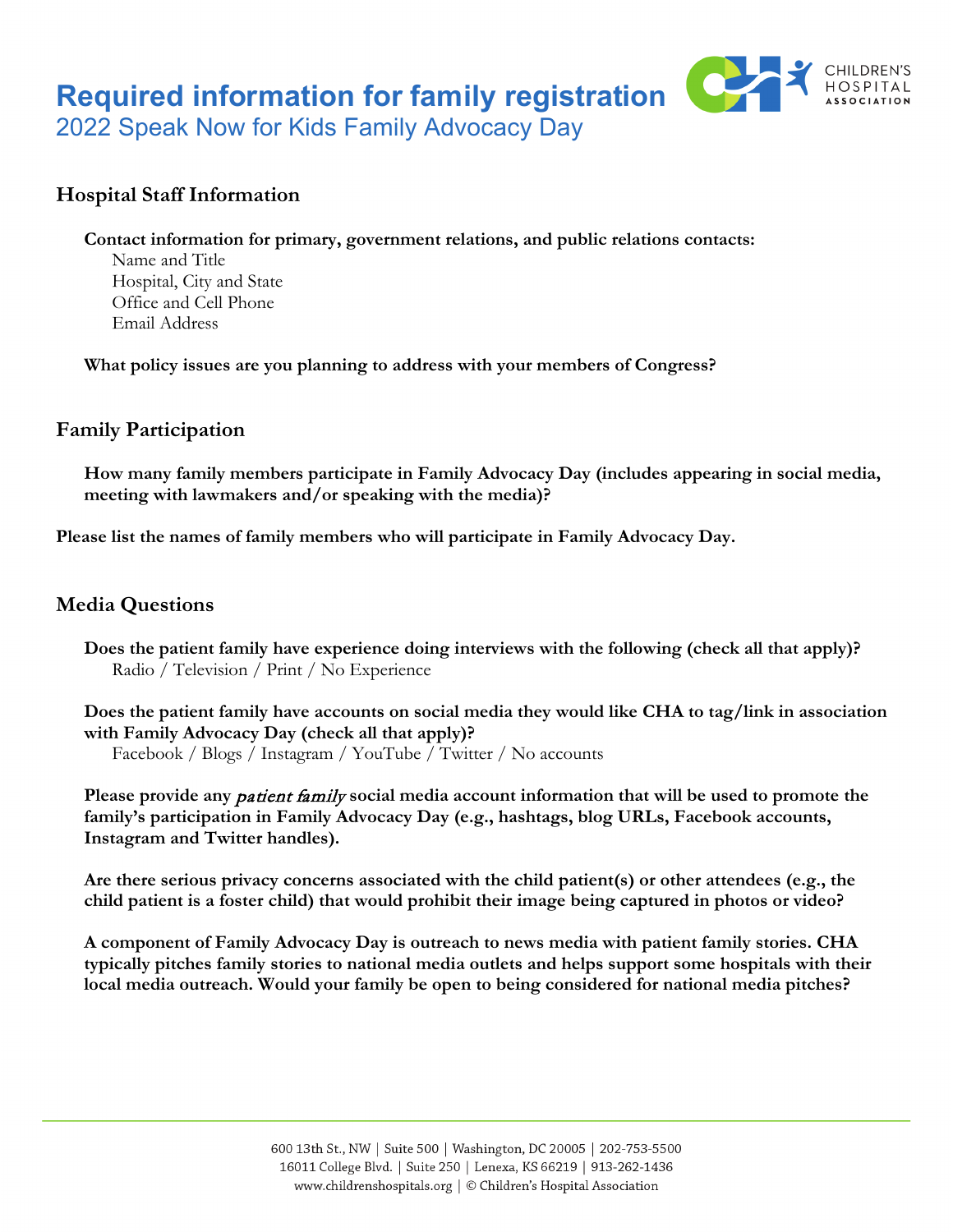## **Parent/Guardian Information**

## **Parent/Guardian Contact Information (for parent or guardian coordinating the family's participation in Family Advocacy Day)**

Name Address City, State, Zip Code Primary Phone Email Address

#### **Is the parent/guardian comfortable conducting interviews in English?**

**Second Parent/Guardian Contact Information** (if they will be participating in Family Advocacy Day) Name Email Address

## **Children Details**

#### **For each patient and attending siblings:**

Gender Birth Date T-shirt Size

## **Child Patient Profile**

## **Patient's formal name and hospital confirmation**

## **Patient is comfortable participating in interviews in English:**

Yes No, patient is not conformable being interviewed No, patient is nonverbal or has limited verbal skills

## **Patient ethnicity (check all that apply)**

American Indian or Alaska Native Asian/Pacific Islander Black/African American Hispanic White **Other**